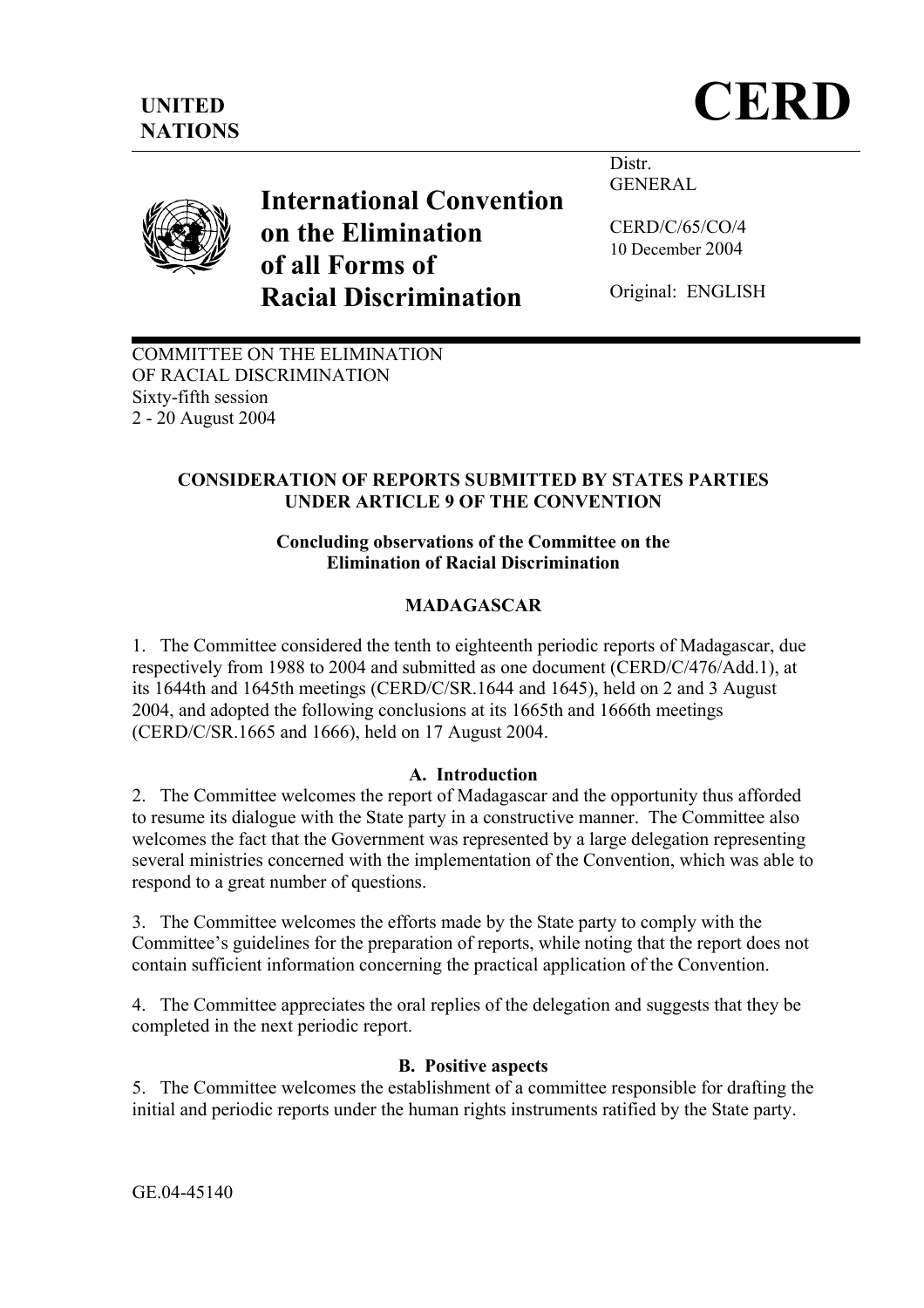6. The Committee takes note of the assurance given by the delegation that, in accordance with a recent ruling of the Supreme Court, international conventions are an integral part of the domestic legal system.

7. The Committee notes with interest the establishment of such national human rights machinery as the Office of the Ombudsman, the National Human Rights Commission and the High Council to Combat Corruption.

8. The Committee welcomes the elimination of the waiting period imposed on naturalized aliens wishing to purchase real estate.

9. The Committee notes that positive steps are planned in connection with the recruitment and training of civil servants in a participatory policy aimed at the advancement of persons from the provinces.

10. The Committee notes with interest that, according to the State party, the traditional method of dispute settlement known as *Fihavanana* plays a role in preventing conflicts.

#### **C. Concerns and recommendations**

11. The Committee notes that the State party's report contains some information on the ethnic groups that make up the population of Madagascar, without specifying their number or economic, social and cultural status. However, it takes note of the delegation's statement that collecting such statistics might fuel tension between the communities.

#### **The Committee draws the State party's attention to paragraph 8 of its guidelines for the preparation of reports. It recommends that the State party carry out targeted surveys, on the basis of voluntary self-identification, which will make it possible to determine the situation of the groups falling within the definition of article 1 of the Convention, and communicate the findings to the Committee in its next report.**

12. The Committee notes that there is no definition of racial discrimination in the legal domestic order. It also notes that several laws contain provisions concerning nondiscrimination which do not expressly specify race, colour and descent as prohibited grounds.

#### **The Committee recommends that the State party should include a definition of racial discrimination in its legislation, drawing upon the elements contained in article 1 of the Convention. The State party should complete its legislation in order to prohibit racial discrimination in the same way as other forms of discrimination.**

13. The Committee notes that incitement to tribal and racial hatred occurs sporadically and that acts of racial violence have been committed against members of the Indian/Pakistani community.

**The Committee recommends that additional measures be taken to prevent such acts, and that the perpetrators should be brought to justice in accordance with relevant domestic legislation, promulgated pursuant to article 4 of the**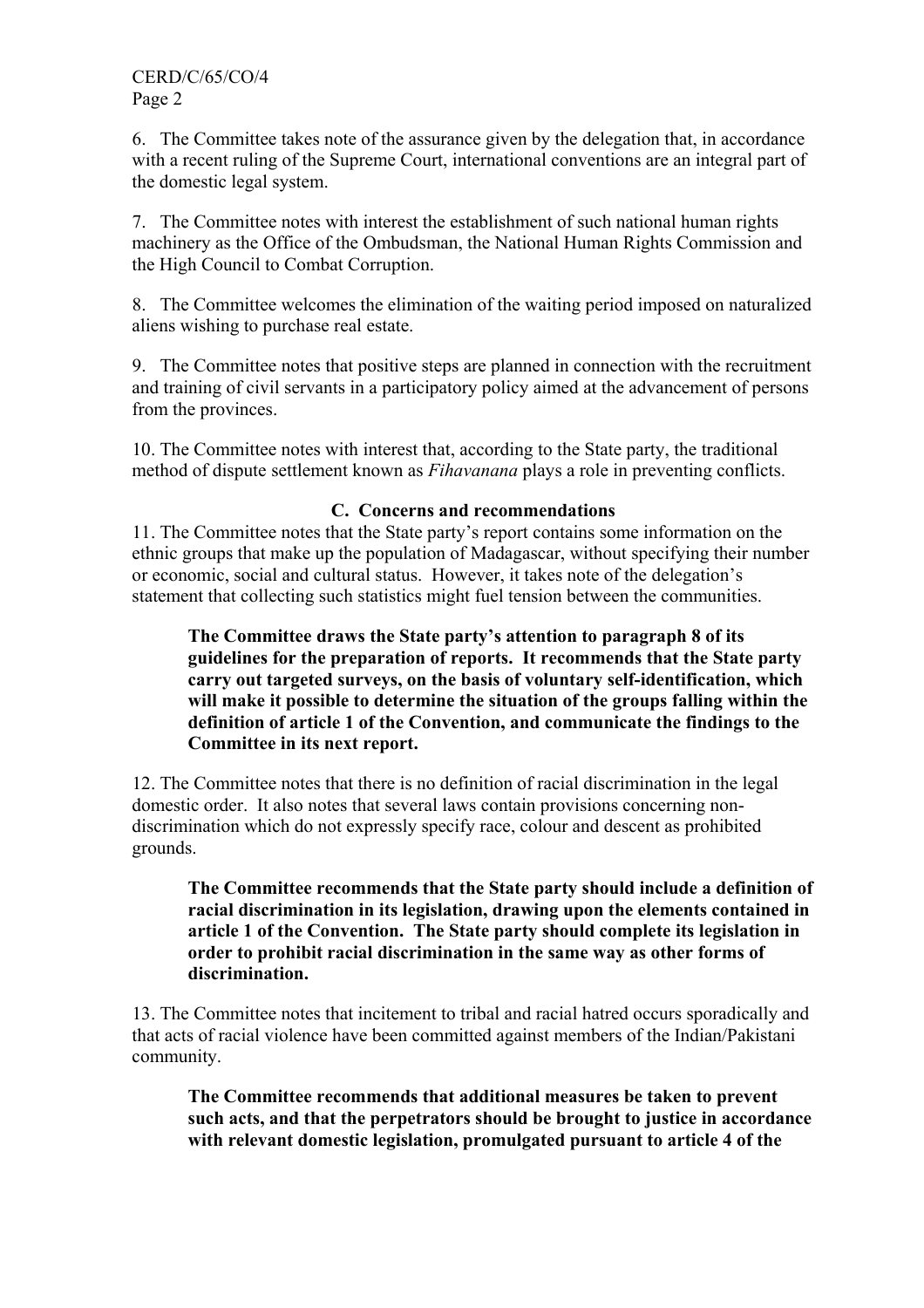#### **Convention. Information on the number of prosecutions brought in the criminal courts and the verdicts handed down in such cases should be provided in the next periodic report.**

14. The Committee recommends that the State party provide in its next report more detailed information on how *Fihavanana* works.

15. The Committee notes that the rules on nationality discriminate against children born to a mother of Malagasy nationality and a father of foreign nationality.

#### **The Committee recommends to the State party that it revise its nationality law and guarantee such children Malagasy nationality on the same footing as children born to a father of Malagasy nationality and a mother of foreign nationality.**

16. The Committee notes with concern that some regions of the country are harder hit than others by the low level of economic development, with lower literacy rates and life expectancy in particular, even if the lack of technical and financial resources objectively contributes to these disparities.

**The Committee points out that the principle of non-discrimination is not subject to the availability of resources, and calls on the State party to ensure that existing resources are distributed fairly among the various regions of the country. As indirect discrimination is forbidden under the Convention, the Committee draws the attention of the State party to the ethnic dimension that these inequalities could have, and invites it to adopt special measures that could be necessary under article 2, paragraph 2, of the Convention.** 

17. The Committee regrets that despite the abolition of slavery and the caste system in 1896, discrimination against the descendants of slaves persists.

**The Committee recommends that the State party take the necessary steps to put an end to discrimination based on descent, including the steps enumerated in its general recommendation XXIX. Detailed information on the situation of descendants of slaves, and of the persistence of the caste system in general, should be included in the next periodic report.** 

18. The Committee notes that neither the National Human Rights Commission nor the Office of the Ombudsman has the power to hear and consider individual complaints.

**The Committee recommends that the State party strengthen the powers of these two institutions, by conferring on them the power to hear and consider complaints and to make recommendations prior to the intervention of judicial authorities. The Principles relating to the status of national institutions for the promotion and protection of human rights (the Paris Principles) (General Assembly resolution 48/134) should be applied where the National Human Rights Commission is concerned.**